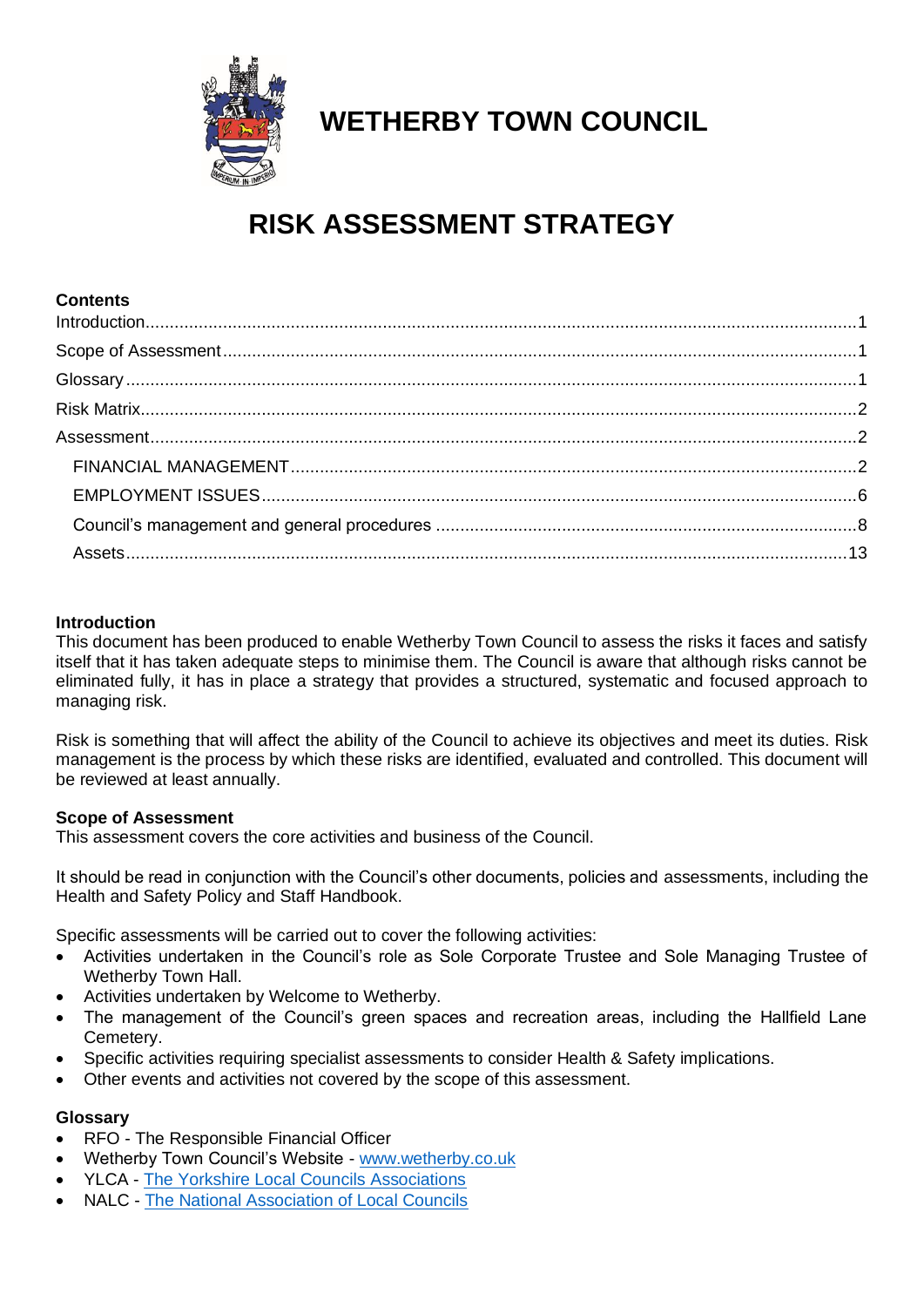| . <i>. .</i> .     |                     |                  |  |  |
|--------------------|---------------------|------------------|--|--|
|                    |                     |                  |  |  |
| Probability        |                     |                  |  |  |
| Unlikely to occur. | Potential to occur. | Likely to occur. |  |  |

| Severity       |                                                                                                                                                       |                                                    |
|----------------|-------------------------------------------------------------------------------------------------------------------------------------------------------|----------------------------------------------------|
| Insignificant: | Moderate:                                                                                                                                             | Catastrophic:                                      |
|                | Risks that bring no real negative consequences Risks that could potentially bring negative Risks with extreme negative consequences that              |                                                    |
|                | or pose no significant threat to the organisation or consequences, posing a moderate threat to the could cause the entire project to fail or severely |                                                    |
| project.       | project or organisation.                                                                                                                              | impact daily operations of the organisation. These |
|                |                                                                                                                                                       | are the highest-priority risks to address.         |

### **Outcome = Probability x Severity**

| 1-3         | Low           |
|-------------|---------------|
| $4 - 6$     | <b>Medium</b> |
| <u>tale</u> | Hiah          |

### **Assessment**

<span id="page-1-0"></span>

| <b>FINANCIAL MANAGEMENT</b>                                                       |                              |                                                                                                                                                                                                                                                                                                                                                                                                                                                                                                                                                                                                   |                                                                                                        |
|-----------------------------------------------------------------------------------|------------------------------|---------------------------------------------------------------------------------------------------------------------------------------------------------------------------------------------------------------------------------------------------------------------------------------------------------------------------------------------------------------------------------------------------------------------------------------------------------------------------------------------------------------------------------------------------------------------------------------------------|--------------------------------------------------------------------------------------------------------|
| <b>Risk(s) Identified</b>                                                         | <b>Risk</b><br><b>Factor</b> | <b>Management / Control Method</b>                                                                                                                                                                                                                                                                                                                                                                                                                                                                                                                                                                | <b>Action(s) Required</b>                                                                              |
| Loss of funds through theft of<br>dishonesty.<br>Bank accounts.<br>Cash handling. | L.                           | • The Council has adopted a set of regulations to<br>govern its financial management.<br>The Council's insurance policy includes a fidelity<br>guarantee which was increased to £750,000 in<br>February 2020.<br>• The Council's audit plan and system of internal<br>controls sets out procedures for Councillors and the<br>Internal Auditor to check the financial position of the<br>Council.<br>All payments, including online payments, are<br>authorised by at least 2 authorised signatories who<br>are all Councillors.<br>• Cheque stubs and invoices are signed by two<br>Councillors. | Review audit plan and internal controls at least<br>annually (last carried out on 4/5/21 and 10/5/22). |

<span id="page-1-2"></span><span id="page-1-1"></span>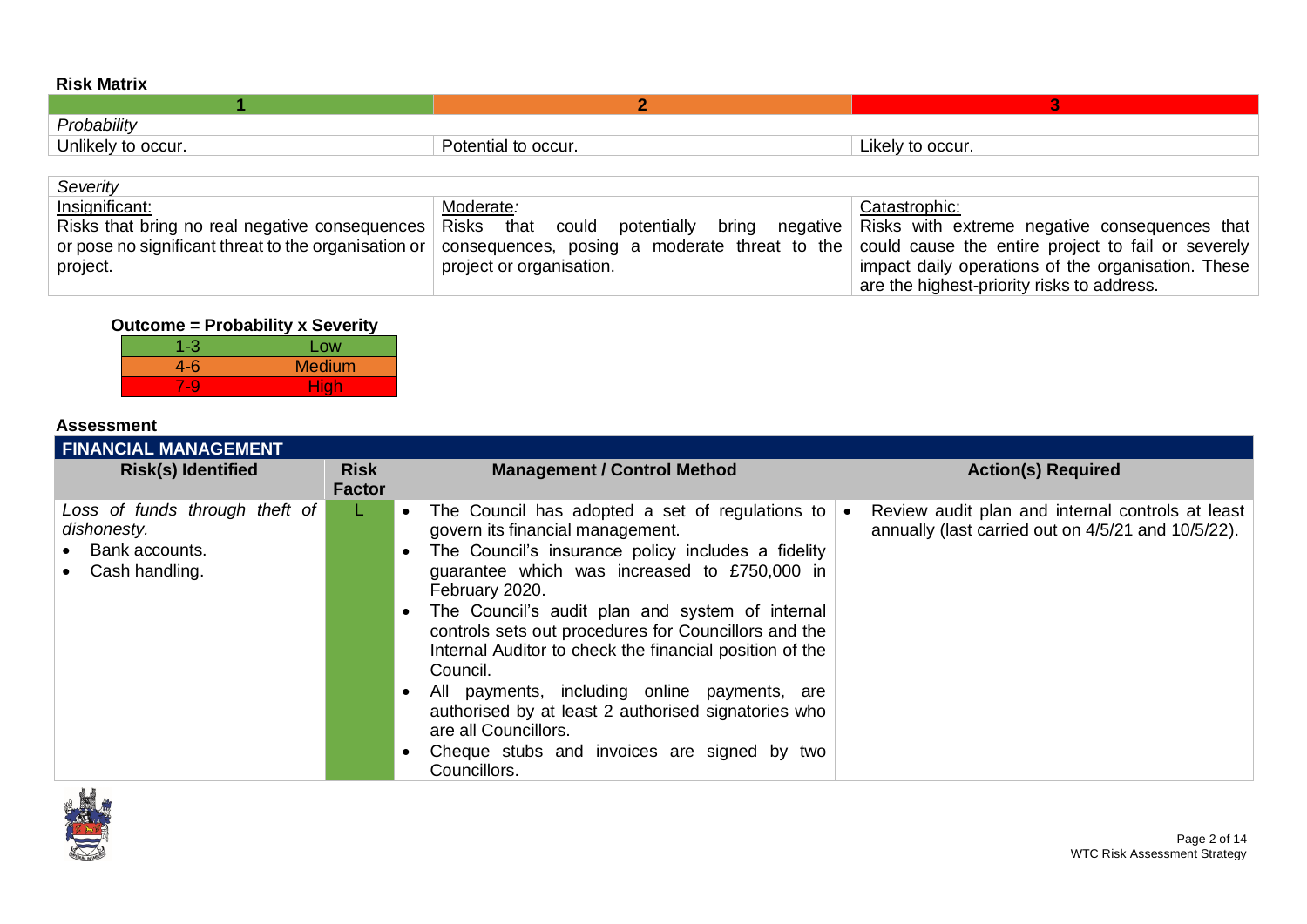|                                                                                                                                                          | All 4 members of the Budgets & Governance<br>Committee are signatories on the Council's bank<br>accounts to avoid conflicts of interest.<br>Two Councillors check the Council's bank statements<br>$\bullet$<br>and verify the amounts shown against the<br>corresponding printout from the<br>cashbook.<br>Statements and reconciliations are signed and dated.                                                                                                                                                                                                                                                                                                                                                                                                                                                                                         |
|----------------------------------------------------------------------------------------------------------------------------------------------------------|----------------------------------------------------------------------------------------------------------------------------------------------------------------------------------------------------------------------------------------------------------------------------------------------------------------------------------------------------------------------------------------------------------------------------------------------------------------------------------------------------------------------------------------------------------------------------------------------------------------------------------------------------------------------------------------------------------------------------------------------------------------------------------------------------------------------------------------------------------|
|                                                                                                                                                          | Petty cash is counted each month against the<br>$\bullet$<br>cashbook and independently verified at least twice a<br>year.<br>Numbered receipt books are available for all<br>$\bullet$<br>transactions.<br>Forms are generated to record cash income<br>$\bullet$<br>generated at special events.<br>Cash receipts are always banked intact.<br>$\bullet$<br>Market tolls are collected by one member of staff and<br>$\bullet$<br>then checked and banked by another.<br>All income is paid into the bank within 7 days.<br>$\bullet$<br>Where possible, cash is paid into the bank on the<br>same day that it is received.                                                                                                                                                                                                                            |
| <b>Financial Planning</b><br>Precept not submitted / not<br>paid.<br>Inadequate or mis-managed<br>budgets.<br>Insufficient funds to meet<br>liabilities. | The Council has established a Budgets<br>- &<br>The Council's reserves and investment policy<br>$\bullet$<br>$\bullet$<br>Governance Committee to oversee responsibility for<br>requires implementing.<br>financial affairs. Remit includes budget<br>Levels of contingency funding to be reviewed as a<br>ıts<br>preparation and financial monitoring throughout the<br>result of implications of staff absence and<br>year.<br>coronavirus pandemic.<br>The annual budget is set ensuring sufficient precept<br>to allow the Council to achieve its objectives.<br>The precept request form submitted to Leeds City<br>$\bullet$<br>Council must be signed by the Clerk and Chair of the<br>Council.<br>Summary financial statements, which include a<br>$\bullet$<br>budget comparison, are presented to the Full Council<br>at each monthly meeting. |

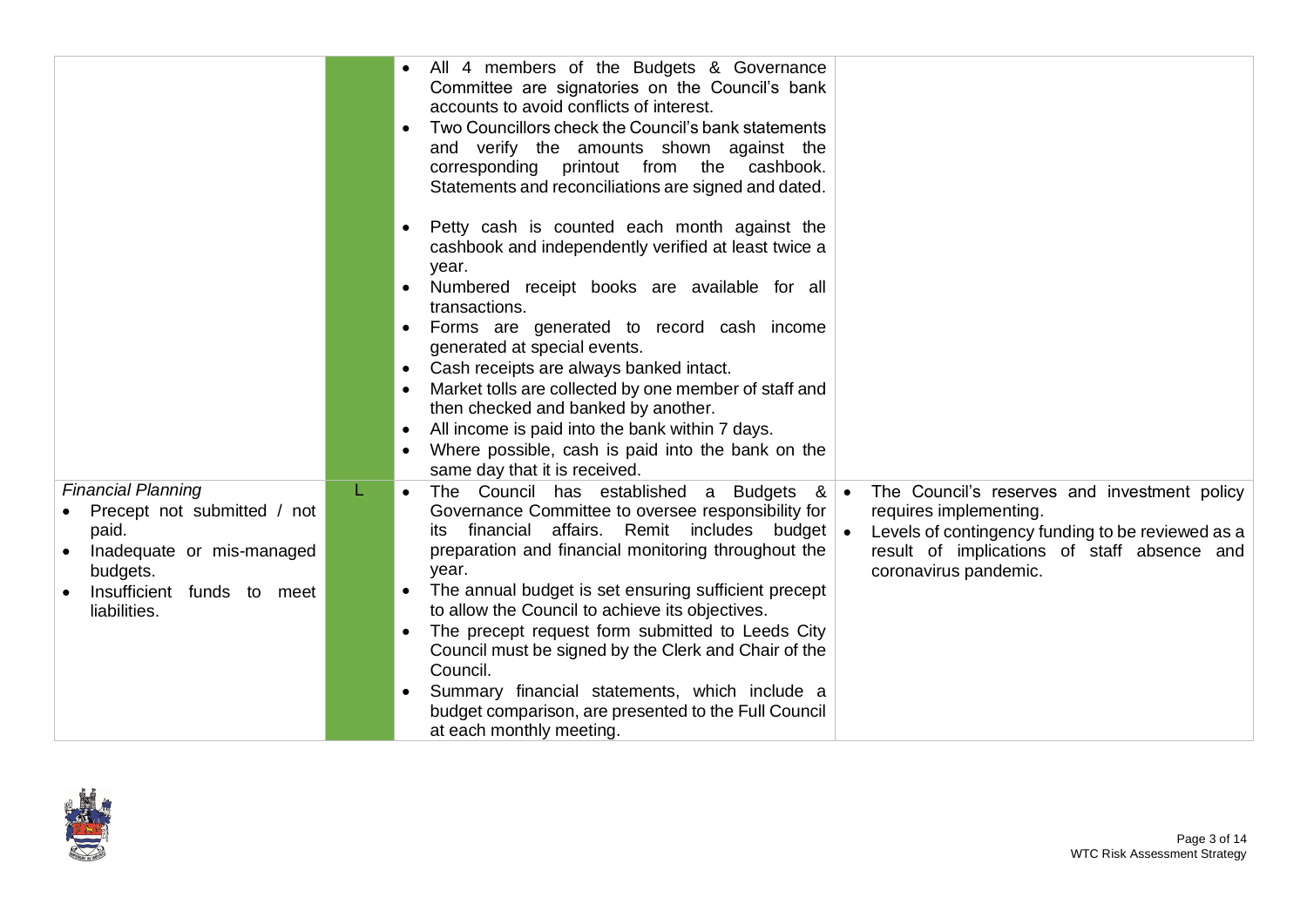|                                                                                                                                                                                                                                                 |   | Detailed financial statements, which include a budget<br>comparison, are presented for consideration by the<br>Budgets Committee at least four times per year.<br>The RFO monitors the Council's performance against<br>$\bullet$<br>the budget each month.<br>The Council makes provision to accrue funds for<br>$\bullet$<br>renewals (e.g. replacing the Council van) or for<br>routine events (e.g. 4 yearly elections).<br>Contingency funding is included in the Council's<br>$\bullet$<br>budget                                                                                                                                                                      |                                                                                                                                                                                                                                                                                                                                                                                             |
|-------------------------------------------------------------------------------------------------------------------------------------------------------------------------------------------------------------------------------------------------|---|------------------------------------------------------------------------------------------------------------------------------------------------------------------------------------------------------------------------------------------------------------------------------------------------------------------------------------------------------------------------------------------------------------------------------------------------------------------------------------------------------------------------------------------------------------------------------------------------------------------------------------------------------------------------------|---------------------------------------------------------------------------------------------------------------------------------------------------------------------------------------------------------------------------------------------------------------------------------------------------------------------------------------------------------------------------------------------|
| <b>Financial Records</b><br>bookkeeping<br>Accounts and<br>incorrect.<br>Invoices<br>received<br>not<br>processed<br>cheque<br>or<br>payments wrongly processed.<br>Non-compliance<br>with<br>best<br>practice<br>and<br>legal<br>requirements. | L | The Council's financial records (including accounts<br>$\bullet$<br>and budgeting processes) should be checked twice<br>per year by its internal auditor who is appointed at the<br>start of each accounting period.<br>Copies of the Council's financial records are<br>$\bullet$<br>displayed on its website.<br>All invoices are checked by the RFO for accuracy.<br>Payments are authorised by the Full Council at each<br>$\bullet$<br>monthly meeting and a full list recorded in the<br>minutes.<br>The Council compiles an audit plan and reviews its<br>$\bullet$<br>internal controls each year and works in accordance<br>with this document throughout the year. | The Council's Internal Auditor most recently gave<br>the Council their highest 4* rating, with the<br>comment:<br>"The Council continues to maintain its high<br>standards of governance and its high level of<br>organisational accuracy and detail. The Clerk<br>with full support of the members is striving to<br>achieve high standards in all aspects of the<br>Councils operations." |
| <b>Bank and Banking</b><br>Adequacy of the Council's<br>accounts / bank.<br>Availability of funds to cover<br>payments.                                                                                                                         |   | The Council holds a minimum of 6 months running<br>$\bullet$<br>costs in its current account to cover payments which<br>are to be made.<br>Information about the Council's reserves are<br>$\bullet$<br>presented in detail at each Annual Town Council<br>Meeting when the accounts are approved.                                                                                                                                                                                                                                                                                                                                                                           | The Council's reserves and investment policy<br>$\bullet$<br>requires implementing to ensure that the Council<br>benefits from full FSCS protection.                                                                                                                                                                                                                                        |
| <b>Best Value Accountability</b><br>Work awarded incorrectly.<br>Overspend on services.<br>Cost of services excessive.                                                                                                                          | M | Financial regulations set out the Council's<br>$\bullet$<br>procedures for orders, contracts and procurement.                                                                                                                                                                                                                                                                                                                                                                                                                                                                                                                                                                | Ensure compliance with the Local Government<br>$\bullet$<br>Transparency Code 2015 - carried forward from<br>previous years.                                                                                                                                                                                                                                                                |
| VAT claims not made / made<br><i>incorrectly.</i>                                                                                                                                                                                               | M | VAT claim submitted at least quarterly.<br>$\bullet$                                                                                                                                                                                                                                                                                                                                                                                                                                                                                                                                                                                                                         | Specialist advice to be sought regarding the<br>relationship between the Town Council and the                                                                                                                                                                                                                                                                                               |

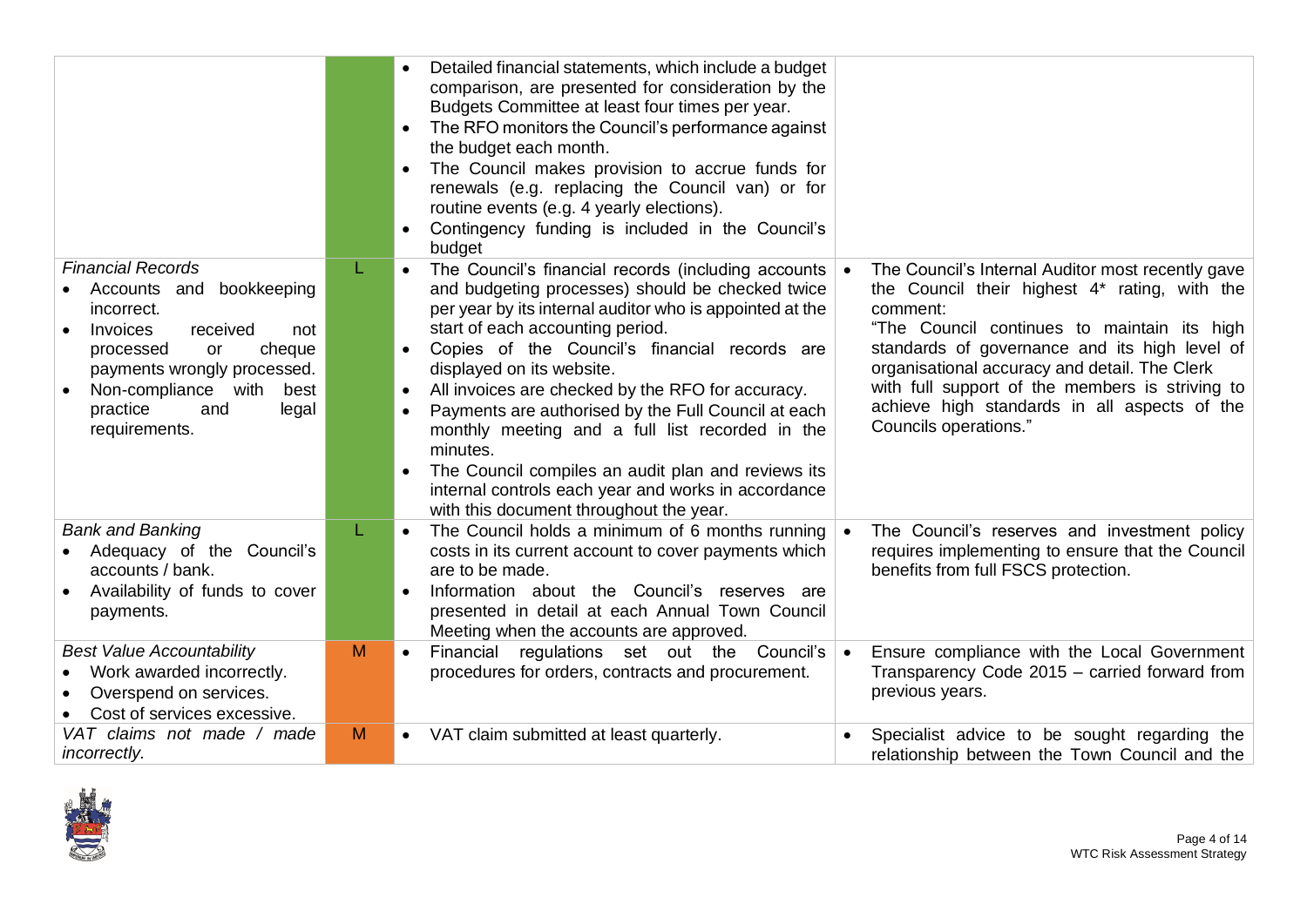|                                                                                |   | Claims are generated by the RBS Omega Software<br>used by the Council which complies with Making Tax<br>Digital requirements.<br>• A diary / reminder system is in operation to ensure<br>VAT repayment is received.<br>The report on the Council's balance sheet includes<br>the figure of outstanding VAT which is to be<br>reclaimed.<br>VAT claims are examined by the Internal Auditor. | Trustees of Wetherby Town Hall upon completion<br>of governance restructure.<br>Claims due on 30/6; 30/9; 31/12; 31/3.                                             |
|--------------------------------------------------------------------------------|---|----------------------------------------------------------------------------------------------------------------------------------------------------------------------------------------------------------------------------------------------------------------------------------------------------------------------------------------------------------------------------------------------|--------------------------------------------------------------------------------------------------------------------------------------------------------------------|
| <b>Election Costs</b><br>• Risk of<br>through<br>costs<br>contested elections. |   | Provision is made in the Council's budget to cover the<br>maximum expected cost of routine elections.<br>There are no measures which can be adopted to<br>minimise the risk of having a contested election as<br>this is a democratic process.                                                                                                                                               |                                                                                                                                                                    |
| Use of credit / debit cards for<br>making or taking payments.                  | M |                                                                                                                                                                                                                                                                                                                                                                                              | Specific protocols and risk assessment to be<br>undertaken prior to entering in to electronic<br>financial activity (for either<br>income<br>- or<br>expenditure). |

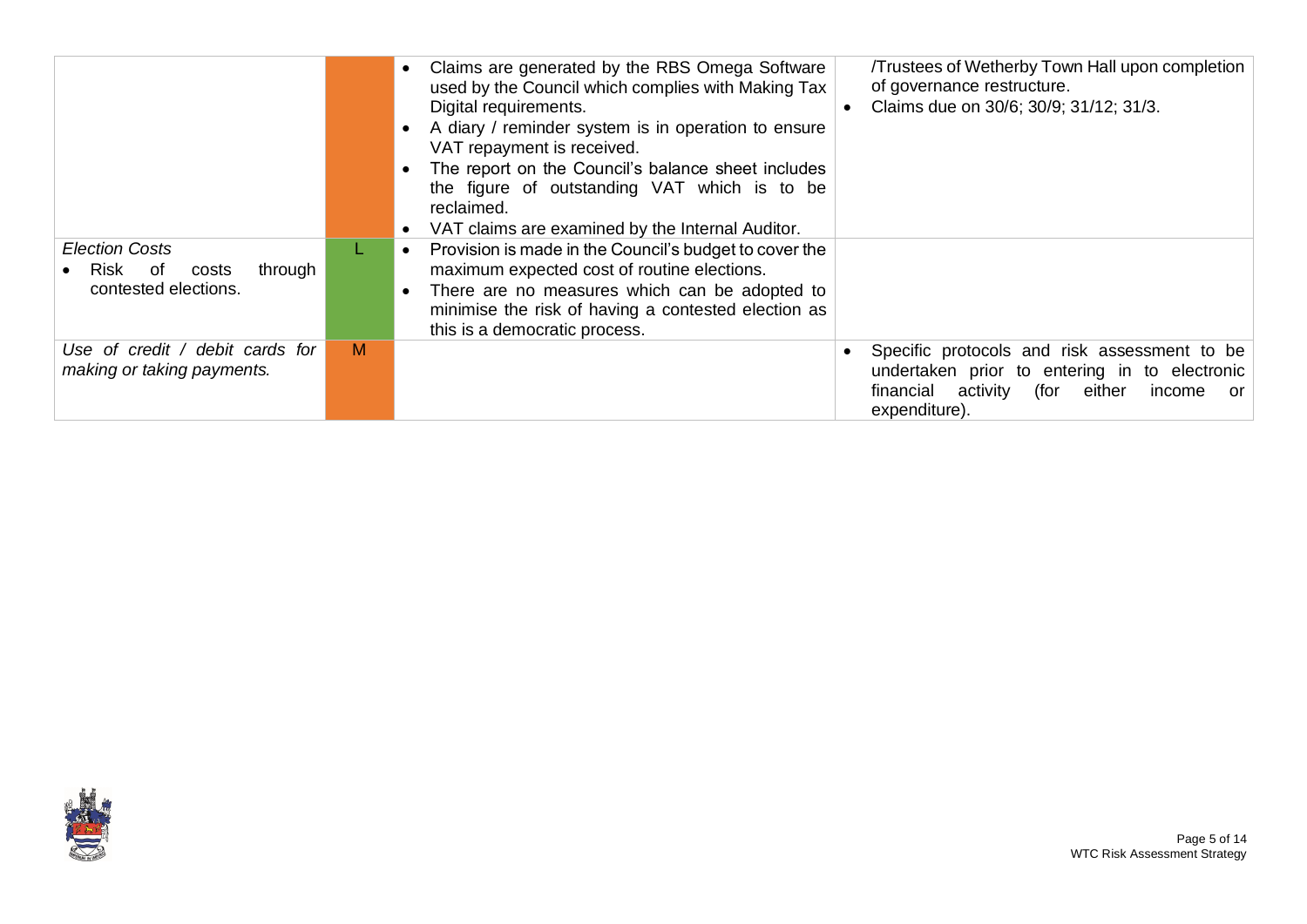| <b>EMPLOYMENT ISSUES</b>                                               |                              |                                                                                                                                                                                                                                                                                                                                                                                                                                                                                                                                                                                                                                                                                                                                                                              |                           |
|------------------------------------------------------------------------|------------------------------|------------------------------------------------------------------------------------------------------------------------------------------------------------------------------------------------------------------------------------------------------------------------------------------------------------------------------------------------------------------------------------------------------------------------------------------------------------------------------------------------------------------------------------------------------------------------------------------------------------------------------------------------------------------------------------------------------------------------------------------------------------------------------|---------------------------|
| <b>Risk(s) Identified</b>                                              | <b>Risk</b><br><b>Factor</b> | <b>Management / Control Method</b>                                                                                                                                                                                                                                                                                                                                                                                                                                                                                                                                                                                                                                                                                                                                           | <b>Action(s) Required</b> |
| Legal issues surrounding Town<br>Council as an employer.               | M                            | The Council has appointed a Staffing Committee to<br>$\bullet$<br>oversee its responsibilities as an employer.<br>The Council has a contract with <b>ELAS</b> for HR advice.<br>Updated policies are based on templates provided by<br>ELAS.<br>The Council has adopted an Employee Handbook,<br>based on a template provided by ELAS which was<br>adopted by the Staffing Committee on 27 <sup>th</sup> May 2020.                                                                                                                                                                                                                                                                                                                                                           |                           |
| Disruption to business continuity<br>through absence or loss of Clerk. | M                            | The Council is a member of the YLCA which offers<br>assistance with the recruitment of a new Clerk.<br>ELAS would provide assistance with the production<br>of appropriate documentation for advertising<br>vacancies and appointing a new Clerk.<br>The Deputy Clerk and Officer Administrator have the<br>$\bullet$<br>delegated authority to act in the Clerk's absence.<br>The Staffing Committee would work to appoint a<br>replacement or Acting Clerk as soon as possible.<br>The terms of reference for the Staffing Committee set<br>out the procedure for the appointment of a new Clerk.<br>Data is stored electronically. Documents relating to<br>the general activities of the Council are on a shared<br>drive and can be accessed by other members of staff. |                           |
| Salary payments incorrect or not<br>made.                              | L.                           | The Council's payroll processing is outsourced to<br>$\bullet$<br>ELAS Business Support. Payroll will be automatically<br>processed each month and reports submitted to the<br>Council for payment.<br>Salaried employees are paid a fixed amount each<br>month.<br>Non-salaried employees record their hours worked<br>$\bullet$<br>each month, which is checked by the Clerk prior to<br>processing. This is recorded on a spreadsheet which<br>is available to all administrative staff so that data can<br>be forwarded to ELAS for payroll processing.                                                                                                                                                                                                                  |                           |

<span id="page-5-0"></span>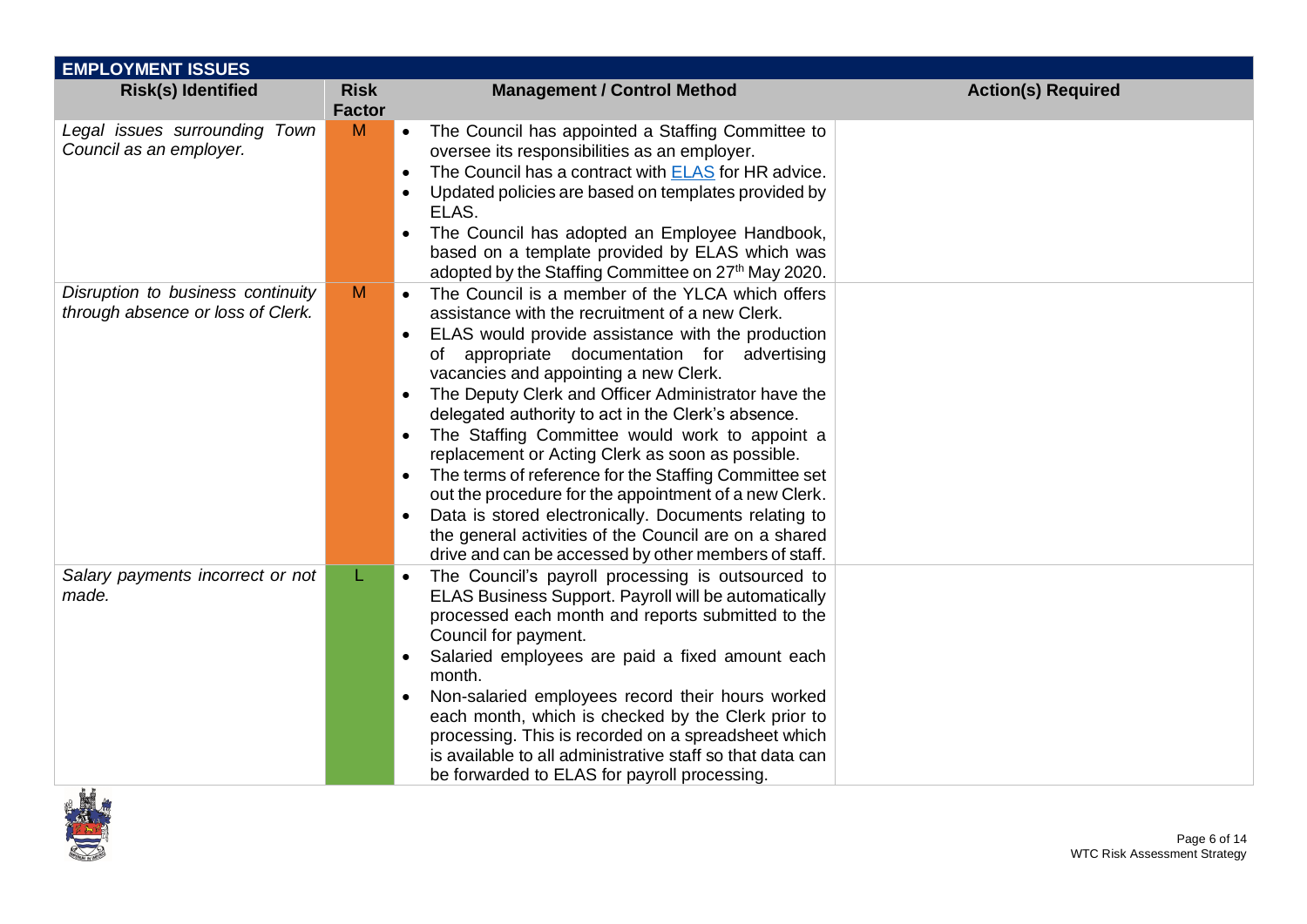|                                                                  | • The Internal Auditor conducts a full check of<br>expenses payments made at the end of each year.<br>The Staffing Committee, or Full Council through the<br>approval of the budget, annually approves the rate at<br>which employees are to be paid, based upon the<br>National Agreement for the Calculation of Clerks<br>Salaries.<br>• The Staffing Committee approves any changes in<br>pay grades, such as through the result of a<br>successful appraisal. |
|------------------------------------------------------------------|-------------------------------------------------------------------------------------------------------------------------------------------------------------------------------------------------------------------------------------------------------------------------------------------------------------------------------------------------------------------------------------------------------------------------------------------------------------------|
| PAYE / NI payments not made to<br><b>HM Revenue and Customs.</b> | • The Council's payroll processor generates a report<br>detailing the payment to be made to HM Revenue<br>and Customs.<br>• The RFO generates an electronic payment to be<br>made as part of the monthly payment run.                                                                                                                                                                                                                                             |

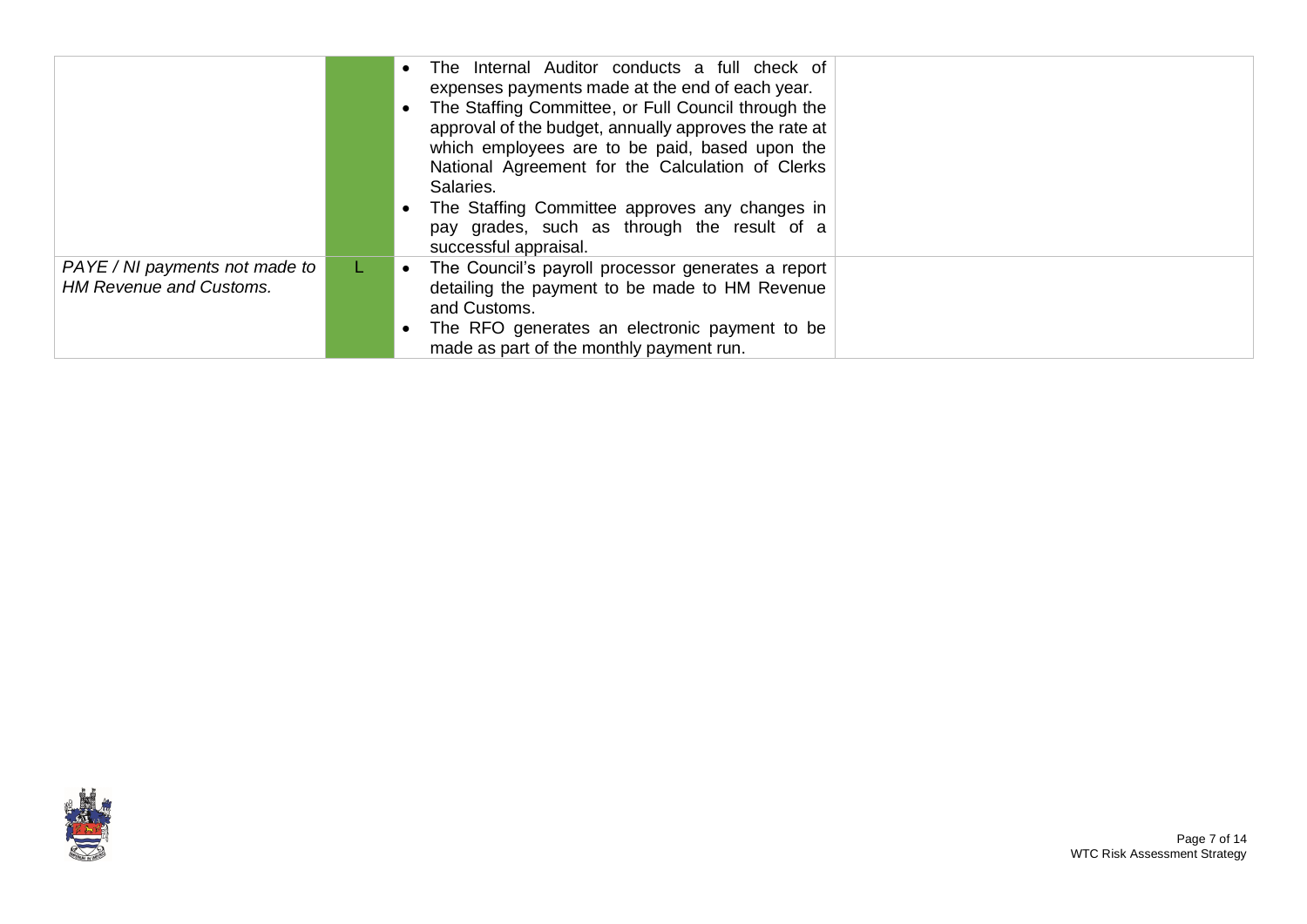| <b>COUNCIL'S MANAGEMENT AND GENERAL PROCEDURES</b>                                                   |                              |                                                                                                                                                                                                                                                                                                                                                                                                                                                                                                                                                                                                                                                                                                                                                                                                                                                       |                           |  |
|------------------------------------------------------------------------------------------------------|------------------------------|-------------------------------------------------------------------------------------------------------------------------------------------------------------------------------------------------------------------------------------------------------------------------------------------------------------------------------------------------------------------------------------------------------------------------------------------------------------------------------------------------------------------------------------------------------------------------------------------------------------------------------------------------------------------------------------------------------------------------------------------------------------------------------------------------------------------------------------------------------|---------------------------|--|
| <b>Risk(s) Identified</b>                                                                            | <b>Risk</b><br><b>Factor</b> | <b>Management / Control Method</b>                                                                                                                                                                                                                                                                                                                                                                                                                                                                                                                                                                                                                                                                                                                                                                                                                    | <b>Action(s) Required</b> |  |
| <i>Insurance</i><br>Adequacy<br>Cost<br>Compliance                                                   |                              | • A review of insurance cover is carried out annually to $\bullet$<br>ensure relevant liabilities are insured. The Council<br>has a three year, long term agreement from 2021 to<br>2024 brokered through BHIB.<br>The cost of the Council's insurance policy is included<br>in its annual budget.<br>The motor vehicle policy is negotiated by A1<br>$\bullet$<br>insurance brokers.<br>The Asset Register is maintained on at least an<br>annual basis, checked during Internal Audit and<br>approved annually by the Council.<br>• Employer's liability, public liability and fidelity<br>guarantee are a statutory requirement.<br>The Council uses an appropriate insurance provider,<br>who specialises in providing cover to Local Councils.<br>A separate, motor vehicle, insurance policy is held to<br>cover use of the Town Council's van. |                           |  |
| Documents & Policies<br>Council's<br>Ensuring<br>the<br>policies<br>standard<br>and<br>documents are | L.                           | The Council responds to issues raised through<br>Internal Audit.<br>The Council is a member of YLCA and uses<br>templates provided by them as a basis for its<br>documents where possible.<br>The ensures that relevant policies are drafted and put<br>to Council for adoption.<br>The Clerk advises the Council as to whether<br>proposed actions are within adopted policies.<br>• Documents are displayed on the Council's website.<br>Standard documents and policies are reviewed and<br>approved or amended at the Annual Meeting of the<br>Town Council.<br>Current versions of documents are displayed on the<br>website.                                                                                                                                                                                                                    |                           |  |

<span id="page-7-0"></span>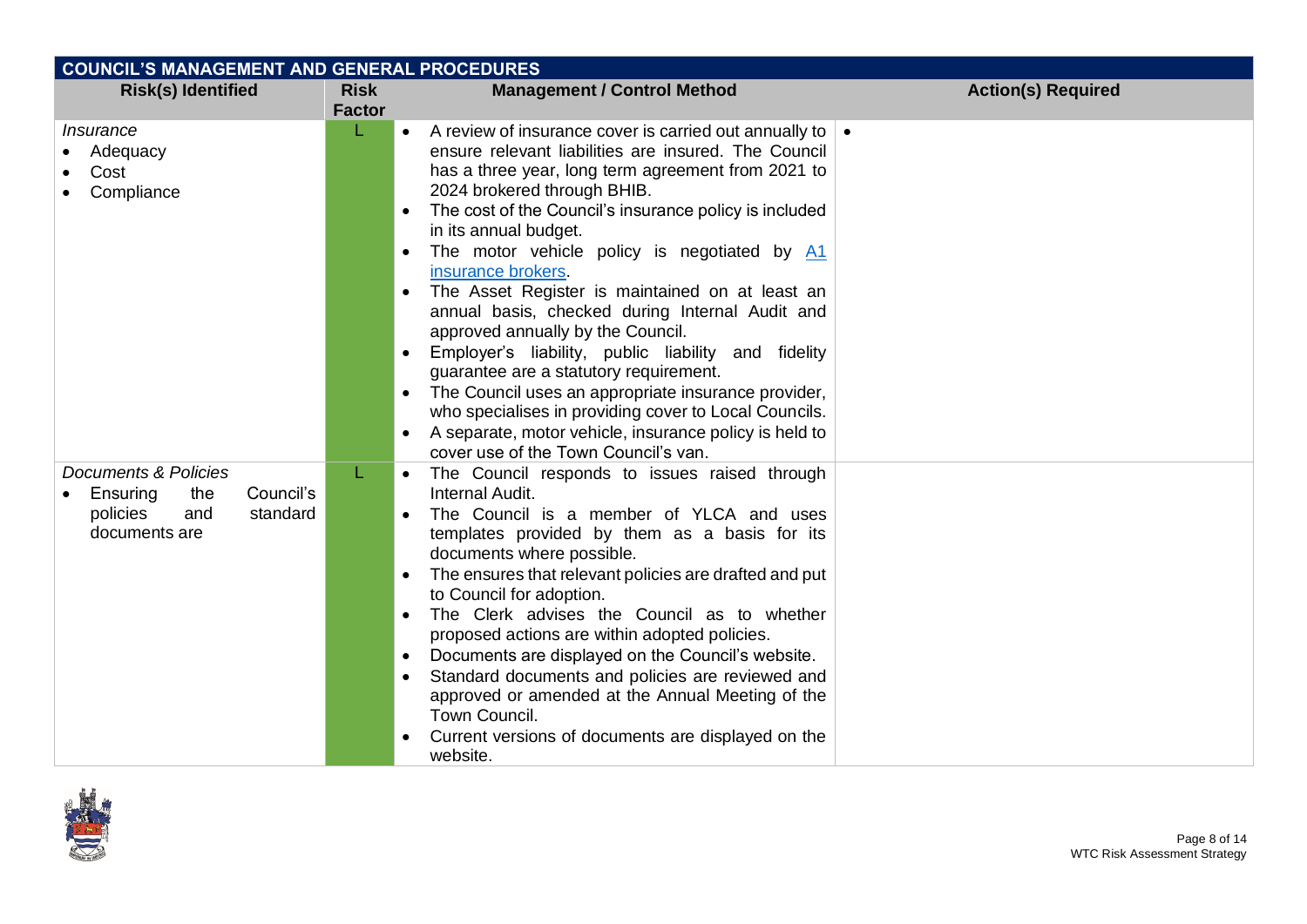|                                                                                                                                                                 |    | A new committee framework and terms of reference                                                                                                                                                                                                                                                                                                                                                                                                                                                                                                                                                                                                                                                                                                                                                                            |
|-----------------------------------------------------------------------------------------------------------------------------------------------------------------|----|-----------------------------------------------------------------------------------------------------------------------------------------------------------------------------------------------------------------------------------------------------------------------------------------------------------------------------------------------------------------------------------------------------------------------------------------------------------------------------------------------------------------------------------------------------------------------------------------------------------------------------------------------------------------------------------------------------------------------------------------------------------------------------------------------------------------------------|
|                                                                                                                                                                 |    | were adopted on 12/2/19 and implemented on<br>14/5/19.                                                                                                                                                                                                                                                                                                                                                                                                                                                                                                                                                                                                                                                                                                                                                                      |
| <b>Record Keeping</b><br>Loss through<br>theft, fire,<br>damage<br>or<br>electronic<br>corruption.<br>Loss of<br>access<br>to<br>the<br>Council's records.      | M  | The Council has a subscription with and uses $\cdot$<br>Retention of information policy is required.<br>$\bullet$<br>Microsoft 365 Sharepoint. No data is held on $\bullet$<br>Data audit and archiving exercise required in<br>individual machines.<br>Council offices.<br>The Council has a full support programme in place<br>Review availability of risk assessment software<br>∣∙<br>through <b>PCM</b> Systems. Staff can make unlimited use<br>and consider purchase by and implementation at<br>of their support facility for all IT related queries.<br>Wetherby Town Council.<br>Cemetery records have been inputted on to specialist<br>software and are now maintained in electronic and<br>hard format.                                                                                                        |
| <b>Minutes</b><br>Destroyed or lost.<br>Mismanaged by Clerk.                                                                                                    | L  | Explore purchase and installation of fire proof storage<br>Signed minutes are retained and bound in batches<br>$\bullet$<br>facilities in the Town Hall in line with Internal Auditor's<br>according to Mayoral terms.<br>recommendation.<br>Minute books are kept in filing cabinets in the Town<br>$\bullet$<br>Council offices in the Town Hall.<br>Electronic copies of signed minutes are stored on the<br>$\bullet$<br>Council's website and in Microsoft Sharepoint.<br>Minutes are consecutively numbered.<br>$\bullet$<br>Minutes are approved by the Full Council at the next<br>$\bullet$<br>meeting, signed by the Chair of that meeting who<br>also initials each page.<br>Minutes of Committee meetings are appended to the<br>minutes of the Full Council meeting at which they<br>were approved / received. |
| <b>Business Continuity</b><br>Risk of disruption<br>to the<br>Council's business<br>through<br>unforeseen events.<br>Council unable to fulfil its<br>functions. |    | The Council's insurance policy includes £300,000 of<br>Identify potential locations of temporary offices<br>cover for costs associated with business interruption.<br>and grounds maintenance workshops in the event<br>of Town Hall / York Road Depot / Cemetery<br>See also 'record keeping' and 'disruption to business<br>$\bullet$<br>Workshop being unavailable.<br>continuity through absence or loss of Clerk' above.<br>Clerk, in conjunction with Members and other<br>$\bullet$<br>colleagues, prepares a Business Continuity Plan to<br>respond to incidents as they arise (e.g. Coronavirus).                                                                                                                                                                                                                  |
| Meetings mismanagement.<br>Potential for illegal activity or<br>payments.                                                                                       | L. | Clerk has received appropriate training re. agenda,<br>$\bullet$<br>roles, procedures, minutes etc.<br>The Mayor and Councillors are advised of and<br>encouraged to take advantage of training                                                                                                                                                                                                                                                                                                                                                                                                                                                                                                                                                                                                                             |

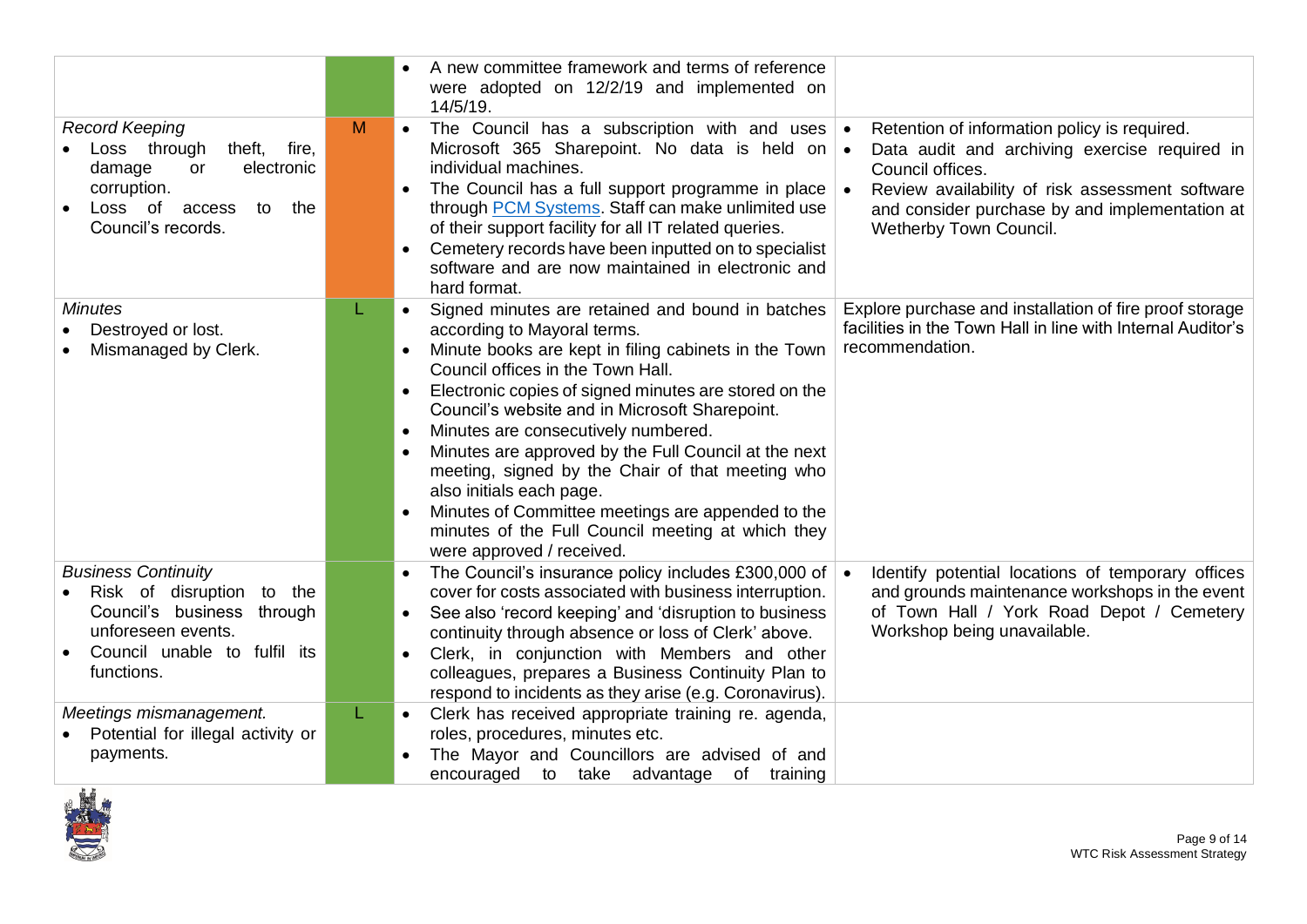|                                                           | L. | by YLCA<br>and<br>opportunities<br>provided<br>other<br>institutions.<br>YLCA's White Rose Update is circulated to all<br>$\bullet$<br>Councillors.<br>The Council is kept updated of new procedural<br>$\bullet$<br>legislation by the Clerk.<br>The Council has adopted a set of Standing Orders<br>$\bullet$<br>which are based on current best practice (latest set<br>adopted on 12/2/19 and reviewed on 28/5/20, 4/5/21<br>and 10/5/22).<br>Council has access to support and information via<br>YLCA.<br>Ensuring that all activity and payments within the<br>$\bullet$<br>powers of the Town Council are resolved and<br>minuted at appropriate meetings.<br>Complaints are dealt with in accordance with the<br>$\bullet$<br>Council's adopted policy.<br>A scheme of delegation is in place which grants the<br>$\bullet$<br>Clerk emergency powers to take decisions or incur<br>expenditure between meetings of the Council. |                                                                                                     |
|-----------------------------------------------------------|----|-------------------------------------------------------------------------------------------------------------------------------------------------------------------------------------------------------------------------------------------------------------------------------------------------------------------------------------------------------------------------------------------------------------------------------------------------------------------------------------------------------------------------------------------------------------------------------------------------------------------------------------------------------------------------------------------------------------------------------------------------------------------------------------------------------------------------------------------------------------------------------------------------------------------------------------------|-----------------------------------------------------------------------------------------------------|
| <b>Meeting Location</b><br>Satisfactory health and safety |    | Council meetings are held in Wetherby Methodist<br>$\bullet$<br>Church.                                                                                                                                                                                                                                                                                                                                                                                                                                                                                                                                                                                                                                                                                                                                                                                                                                                                   |                                                                                                     |
| of meetings.                                              |    | The premises and facilities are kept in good order by<br>$\bullet$                                                                                                                                                                                                                                                                                                                                                                                                                                                                                                                                                                                                                                                                                                                                                                                                                                                                        |                                                                                                     |
| Availability of venue.                                    |    | the Methodist Church and are considered to be more                                                                                                                                                                                                                                                                                                                                                                                                                                                                                                                                                                                                                                                                                                                                                                                                                                                                                        |                                                                                                     |
|                                                           |    | than adequate for the purpose of Council meetings                                                                                                                                                                                                                                                                                                                                                                                                                                                                                                                                                                                                                                                                                                                                                                                                                                                                                         |                                                                                                     |
|                                                           |    | from both a Health & Safety and comfort point of<br>view.                                                                                                                                                                                                                                                                                                                                                                                                                                                                                                                                                                                                                                                                                                                                                                                                                                                                                 |                                                                                                     |
|                                                           |    | The room is booked annually in advance in                                                                                                                                                                                                                                                                                                                                                                                                                                                                                                                                                                                                                                                                                                                                                                                                                                                                                                 |                                                                                                     |
|                                                           |    | accordance with the published schedule of meetings.                                                                                                                                                                                                                                                                                                                                                                                                                                                                                                                                                                                                                                                                                                                                                                                                                                                                                       |                                                                                                     |
|                                                           |    | The annual schedule is agreed and published,<br>$\bullet$                                                                                                                                                                                                                                                                                                                                                                                                                                                                                                                                                                                                                                                                                                                                                                                                                                                                                 |                                                                                                     |
| <b>Data Protection</b>                                    | M  | usually after the Council's November meeting.                                                                                                                                                                                                                                                                                                                                                                                                                                                                                                                                                                                                                                                                                                                                                                                                                                                                                             |                                                                                                     |
| Potential non-compliance with                             |    | All staff, Members and representatives have Council<br>$\bullet$<br>controlled<br>e-mail accounts<br>linked<br>to<br>the                                                                                                                                                                                                                                                                                                                                                                                                                                                                                                                                                                                                                                                                                                                                                                                                                  | Continue review of standard forms to ensure that<br>they include reference to the Council's privacy |
| GDPR and data protection                                  |    | wetherby.co.uk domain name. The Clerk retains                                                                                                                                                                                                                                                                                                                                                                                                                                                                                                                                                                                                                                                                                                                                                                                                                                                                                             | notice.                                                                                             |
| best practice.                                            |    | access to all accounts.                                                                                                                                                                                                                                                                                                                                                                                                                                                                                                                                                                                                                                                                                                                                                                                                                                                                                                                   | Data audit and archiving exercise required in                                                       |
|                                                           |    |                                                                                                                                                                                                                                                                                                                                                                                                                                                                                                                                                                                                                                                                                                                                                                                                                                                                                                                                           | Council offices.                                                                                    |

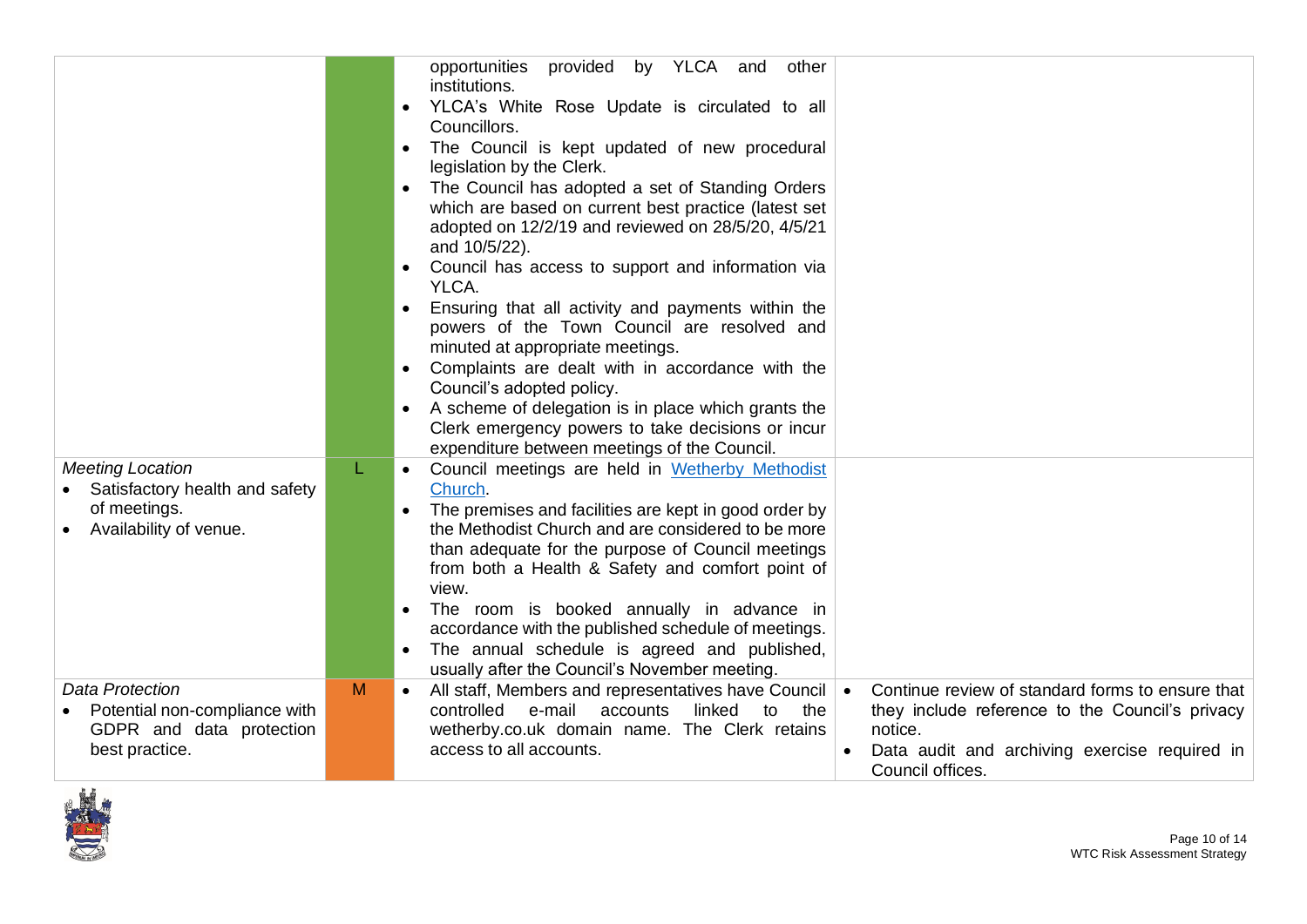|                                                                                                                                                                                                                                                                                                 |    | • Staff use 'bcc' when sending group e-mails. Policy to<br>be extended to Councillors.<br>The Council considers sensitive or confidential<br>issues 'in camera'.<br>The Council is registered as a data controller with the<br>Information Commissioner.<br>All administrative staff received training on the new<br>GDPR in 2018.<br>A Communications Policy was adopted by the Counci<br>in March 2019.                       |           | Implementation of auditor's recommendation of<br>having an information matrix and document<br>retention policy.                                                |
|-------------------------------------------------------------------------------------------------------------------------------------------------------------------------------------------------------------------------------------------------------------------------------------------------|----|---------------------------------------------------------------------------------------------------------------------------------------------------------------------------------------------------------------------------------------------------------------------------------------------------------------------------------------------------------------------------------------------------------------------------------|-----------|----------------------------------------------------------------------------------------------------------------------------------------------------------------|
| <b>Information Publication</b><br>Not responding to requests for<br>information in a<br>timely<br>manner, or failing to meet the<br>requirements of the Freedom<br>of Information Act.<br>Failure<br>to<br>the<br>meet<br>requirements of the Local<br>Government<br>Transparency<br>Code 2015. |    | Information (e.g. re. annual audit) is published in<br>$\bullet$<br>accordance with statutory guidance.<br>The Clerk undertakes to post information on the<br>Council's website in a timely manner.<br>Requests handled under the Freedom of Information<br>Act are logged and responded to in a timely manner.<br>Council's Publication Scheme was overhauled and<br>adopted on 22/11/17 and is reviewed at least<br>annually. | $\bullet$ | Ensure compliance with the Local Government<br>Transparency Code 2015 during the 2022/23<br>period.                                                            |
| Website<br>Disruption to site.<br>Lack of information on site.                                                                                                                                                                                                                                  |    | The website is hosted by a professional company<br>$\bullet$<br>(Vision ICT) which specialises in sites for Local $\bullet$<br>Councils.<br>Clerk keeps copies of all information posted on the<br>$\bullet$<br>site.<br>The Clerk undertakes to post information on the<br>Council's website in a timely manner.<br>New communications policy adopted on 12/3/19 and<br>$\bullet$<br>reviewed annually.                        | $\bullet$ | Website requires updating.<br>Further administrative capacity and training<br>required to ensure that all relevant members of<br>staff can update the website. |
| <b>Members' Interests</b><br>Complaints about decisions<br>of<br>Members'<br>because<br>interests.<br>Sanctions against Members<br>fail<br>to declare, or<br>who<br>incorrectly declare interests.                                                                                              | L. | A new Code of Conduct was adopted in May 2021.<br>$\bullet$<br>Members complete a register of interests and are<br>encouraged to ensure that this remains up to date.<br>Links to the registers are displayed on the Council's<br>website.<br>The agenda for each Full Council or Committee<br>meeting contains the following item: "Declarations of                                                                            |           |                                                                                                                                                                |

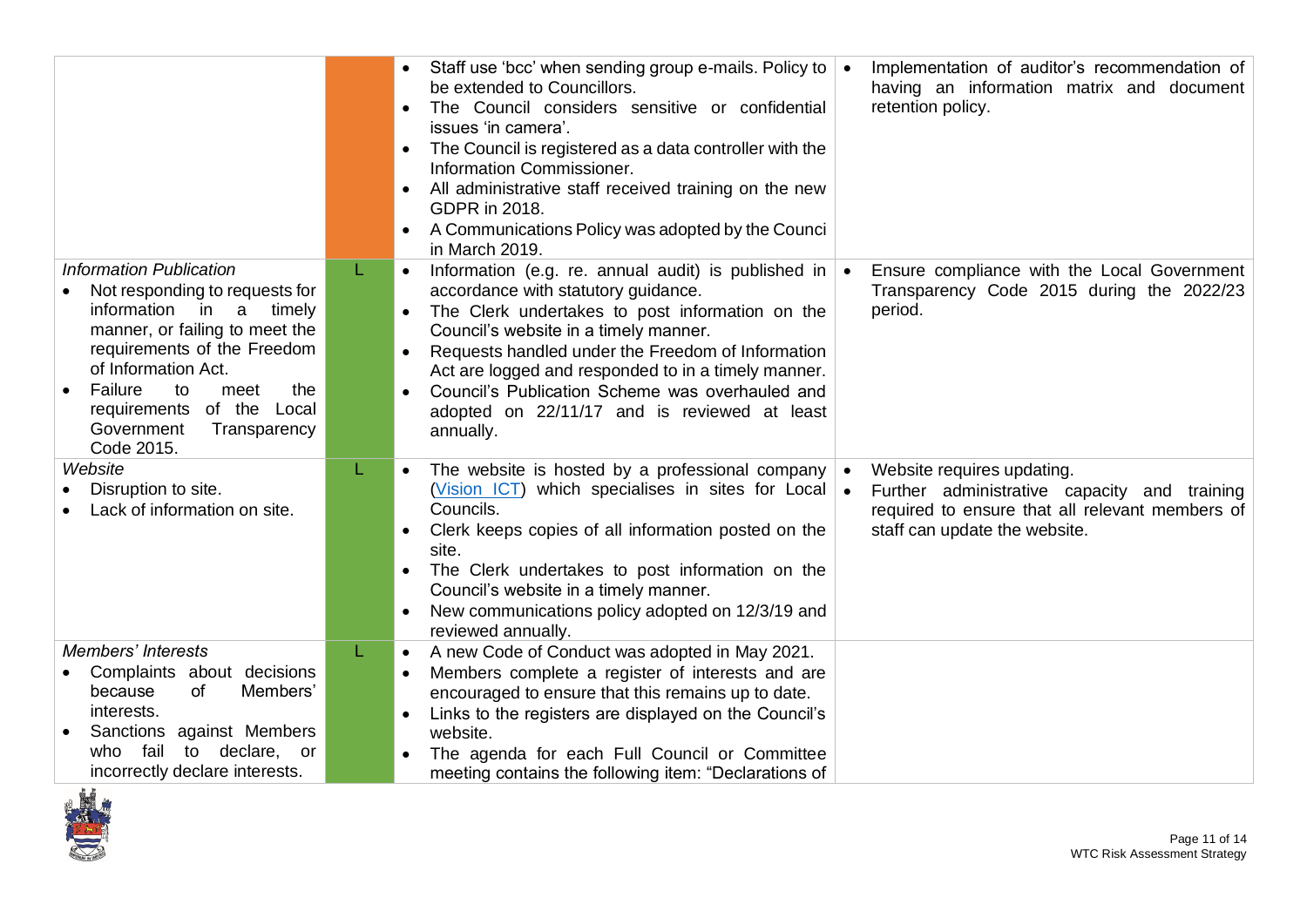| Conflicts of interest. | Interest or Requests for Dispensations" and the Chair<br>asks all Councillors to declare an interest if<br>appropriate. |  |
|------------------------|-------------------------------------------------------------------------------------------------------------------------|--|
|                        | • If an interest is declared this is recorded in the<br>minutes of the relevant meeting.                                |  |
|                        | Advice on this subject is available from Leeds City<br><b>Council's Monitoring Officer</b>                              |  |

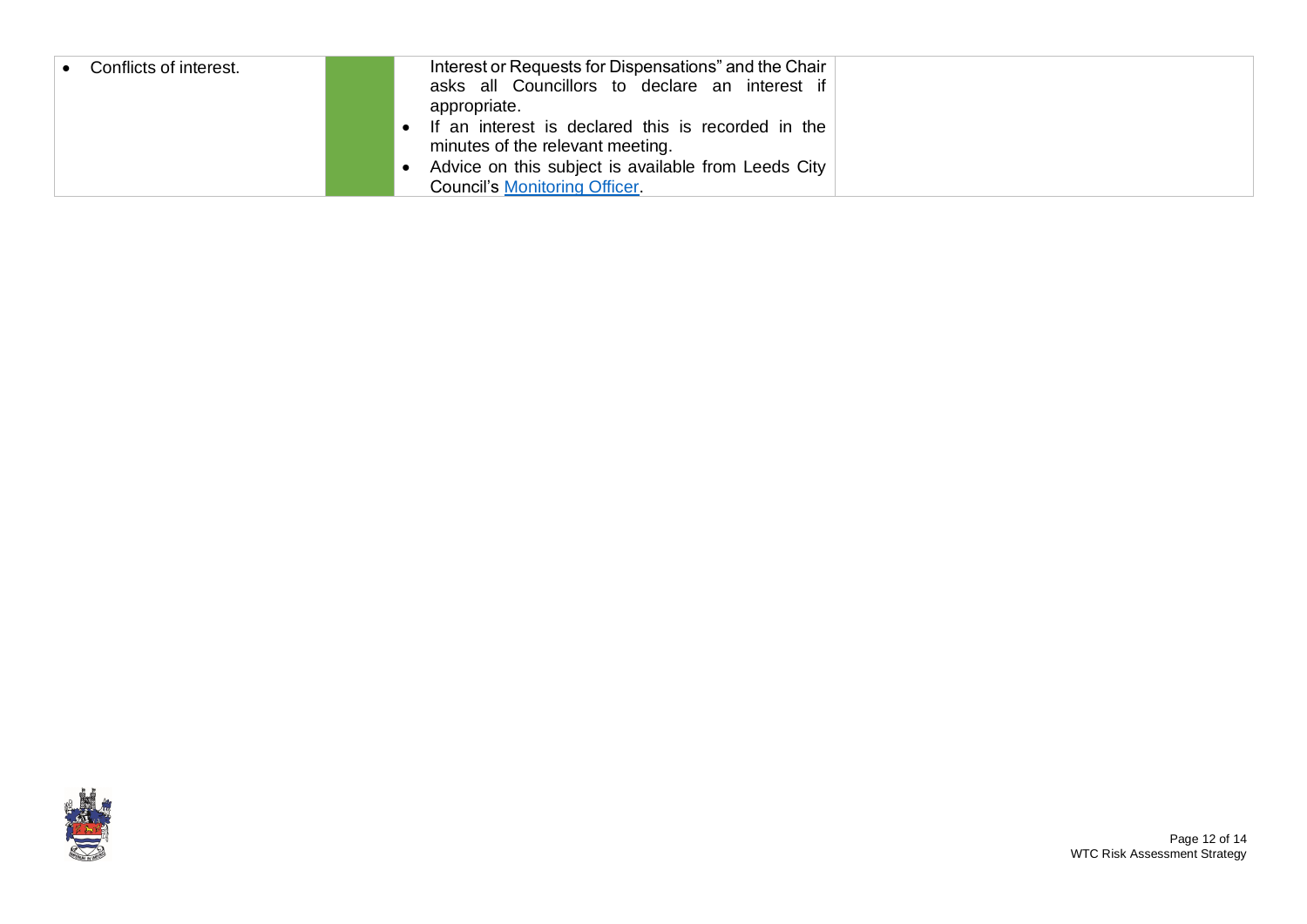| <b>ASSETS</b>             |                              |                                                                                                                                                                                                                                                                                                                                                                                                                                                                                                                                      |                                                                                                                                                                                                                                                                                                                                                                                                                         |
|---------------------------|------------------------------|--------------------------------------------------------------------------------------------------------------------------------------------------------------------------------------------------------------------------------------------------------------------------------------------------------------------------------------------------------------------------------------------------------------------------------------------------------------------------------------------------------------------------------------|-------------------------------------------------------------------------------------------------------------------------------------------------------------------------------------------------------------------------------------------------------------------------------------------------------------------------------------------------------------------------------------------------------------------------|
| <b>Risk(s) Identified</b> | <b>Risk</b><br><b>Factor</b> | <b>Management / Control Method</b>                                                                                                                                                                                                                                                                                                                                                                                                                                                                                                   | <b>Action(s) Required</b>                                                                                                                                                                                                                                                                                                                                                                                               |
| Loss or damage to assets. | M                            | • An asset register is maintained annually, and<br>insurance is held at the appropriate level for all items.<br>• The Council's insurance cover takes account of the<br>significant number and value of assets held by<br>Wetherby Town Council.<br>Reports received from members of the public are<br>acted upon in a timely fashion.<br>Town Council staff carry out routine inspections of all<br>assets and record findings. Issues are dealt with or<br>reported to Clerk / Deputy Clerk for remedial action<br>to be arranged. | Further work to complete the Council's asset<br>register and ensure its accuracy is required.<br>Thereafter the register to be reviewed and<br>approved at least annually at the Annual Meeting<br>of the Town Council.<br>Up to date valuations of the Town Council's<br>buildings to be obtained.<br>Revised inspection recording forms to be drawn<br>up and issued to Town Handyman and Cemetery<br>Superintendent. |

<span id="page-12-0"></span>